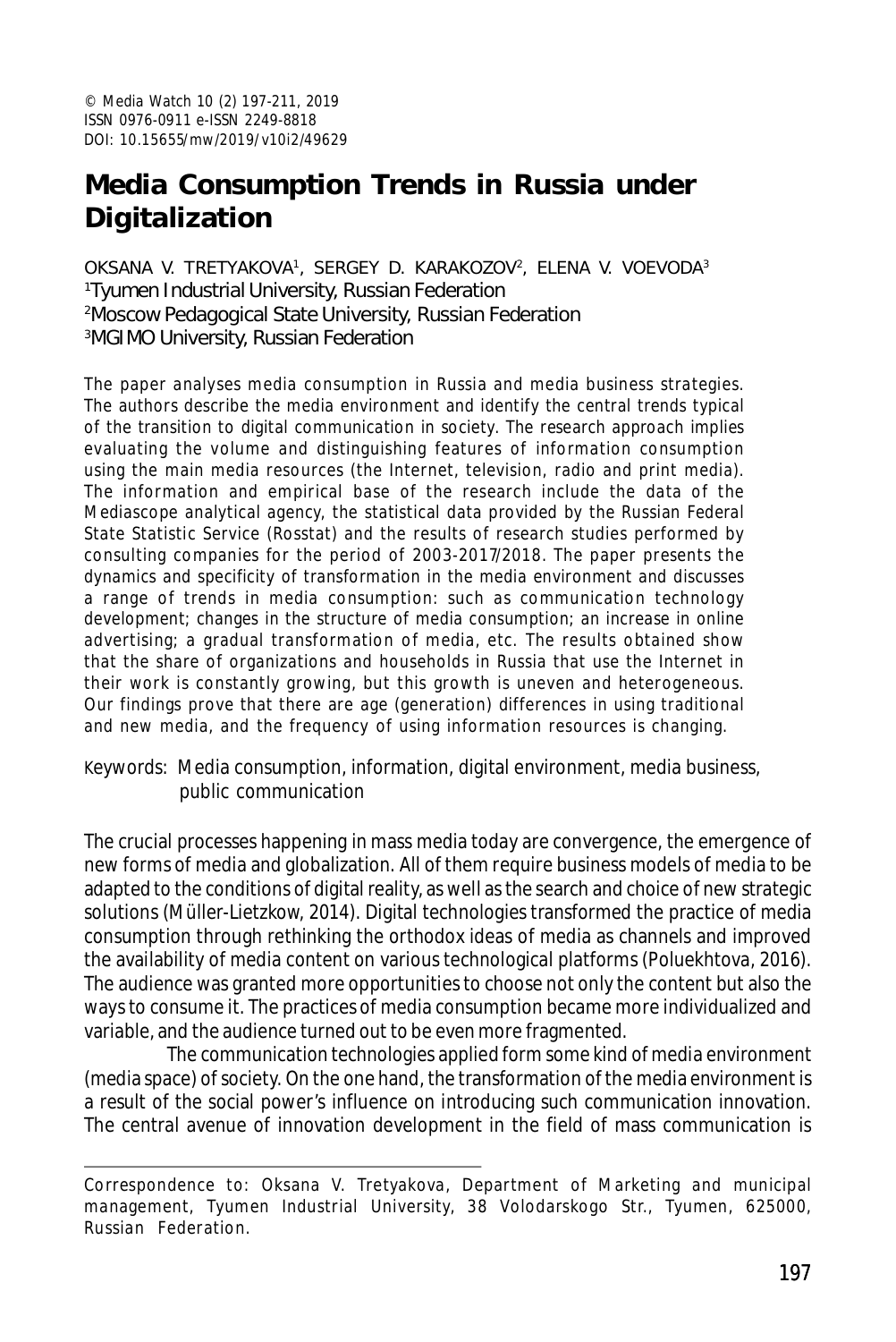attributed to the development of digital technologies. On the other hand, this is the most important factor in social transformations, since it changes people's lifestyles, social practices and, as a result, individual mindsets and the ways to perceive the world (Kolomiets, 2010). Undoubtedly, the media environment is a factor of individualization, which partly explains the growing fragmentation of society.

The multidimensional nature of the media space made social practices more selective, dynamic and innovative. Thus, we can discover age (generational) features of using traditional and new forms of media; information resources are used more frequently and widely; preferences for the media source are transformed, etc. We support the view of Malyuchenko (2008), who claims that, despite its relevance, the problem of developing an individual and group culture of media consumption is still one of the most poorly studied topics. Yessenbekova (2015) explores the role of media culture as a source for the restoration and preservation of national traditions to give future generations the information of historical and cultural past nation. Against the backdrop of media addiction expanding at an epidemic pace, the range of studies looking at the applied development of a culture of media consumption and its impact on human potential is very scarce (for more details, see (Allabouche et al., 2016)).

Under these severe conditions, communication technologies are evolving and acquiring new features. Over the past decade, the structure of media consumption has changed significantly due to some factors, such as digitalization of society life, enhancing the availability of personal devices that facilitate access to information, etc. According to the data of the consulting company Delloitte (2017), there is a general continuing steady growth in the volume of media consumption. It is typical of such resources like the Internet and video games. The opposite trend of falling media consumption is characteristic of print media, television and radio. The increasing time of using personal devices, such as smartphones, tablets, laptops, etc., exerts a marked effect on the trends in media consumption. As a result, the proliferation of mobile devices and the growing internet connection speed enhance the time spent by users on searching or consuming new information. These and other reasons highlight the special relevance of studying media consumption.

One of the primary problems with the applied research on modern media is a huge amount of data on media consumption circulating in the market (Poluekhtova, 2016). Therefore, the main purpose of the current research is to investigate the trends in media consumption and media business strategies in the digital environment. To achieve the stated purpose, we aim to fulfil the following scientific tasks: to examine the main approaches to defining the term "media consumption"; to develop a system of indicators to evaluate the empirical data; to analyze media consumption in Russia and identify its dominant trends, and to discuss the respond of media business to these changes.

# **Literature Review**

Media consumption is viewed as a social practice of using communication means (media). The object of media consumption is a symbolic material that can be "infused" in various media products: texts, musical pieces, and video products and delivered using various technical (media) means (Kolomiets, 2010).

In recent years, the issue of media consumption has been addressed by such scholars as Bakulev (2008), Vartanova (2009), Kolomiets (2010), Krivosheev and Fedunin (2000), Yessenbekova (2018a, 2018b), Muzikant (2014) et al. For instance, Kolomiets (2010) defines media consumption as a field of media sociology that embraces various practices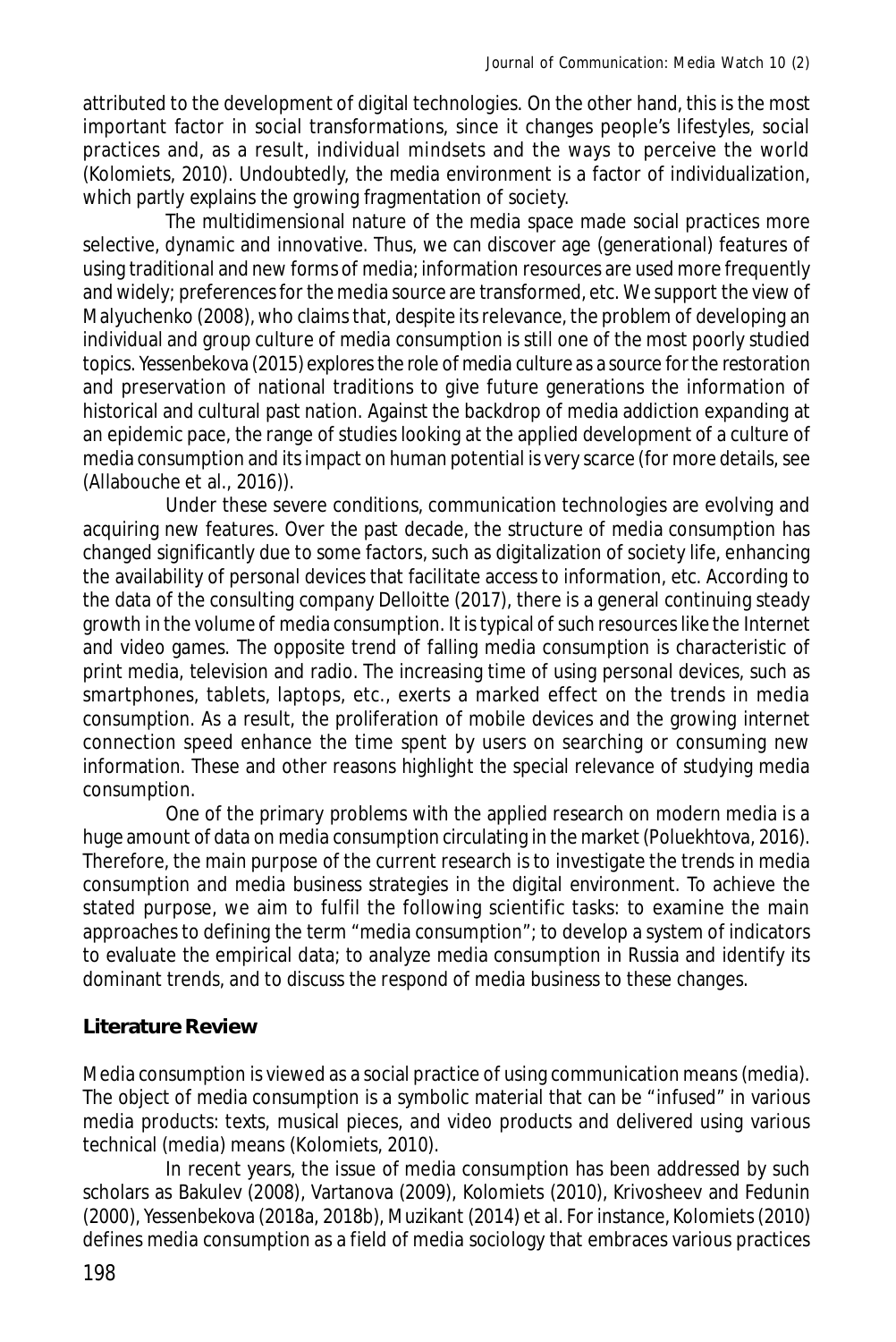of information product consumption. In a narrow sense, he looks at media consumption as a practice of using media to gain information and utilize it for social interaction. Such an interpretation allows concluding that individuals operate information to meet their needs and achieve their objectives.

Seufert and Wilhelm (2009) view media consumption as a "job" that an individual performs to assign some kind of "cultural capital" to climb up the social ladder. This is what enhances the social baggage of the individual allowing them to achieve some recognition. A team of US scientists (Sundar, 2015) defines media consumption as the art of using a limited number of sources (repertoires) among their wide variety.They introduce a new term "egocasting," which means choosing only those information sources that provide information in compliance with one's standpoint.

Przywara (2012) explores the effect of media on public consciousness. As in the process of media consumption individuals perceive information through the prism of only those sources that are in line with their opinion, they are unable to grasp alternative information. In our view, such an influence is especially dangerous during the "information war," since news agencies get an opportunity to give information a certain emotional and semantic color that is designed to attract those people who adhere to the same point of view.

It is noteworthy that the media consumption market is experiencing a novel trend called "media multitasking" (Roberts and Foehr, 2008). This phenomenon implies the simultaneous use of media resources to meet one's communication needs. The two researchers study the relationship between media consumption and media influence. They find that an average person spends 8.5 hours a day on consuming media information, which hurts their social and economic life reducing the time of interacting within society. This thesis was first presented by American researchers (Klein et al., 1993). In their work, they point out that frequent media exposure negatively affects the psychological state of young people, as well as their social behavior. The influence of media exposure frequency on the psychological state of people is also addressed in the works by Baker and Algorta (2016), Wilmer and Chein (2016), et al. According to Hunt et al. (2018), the frequent use of social media, such as Instagram, Snapchat, etc. causes depression in adolescents. This conclusion was confirmed during the empirical survey of respondents.

Urban (1981) analyses the relationship between the preferences of different generations and the level of media consumption. Since representatives of the same generation exhibit similar behavioral characteristics, the author hypothesizes that information perception and resources for gaining it are predetermined by the features of this or that generation. From the perspective of generation theory, Russia is a well-known phenomenon for researchers (Semenova, 2001). This is due to some reasons, such as, for example, a strong differentiation in society (Barsenkov, Vdovin, 2010). Therefore, Russia is characterized by not only gross digital inequality (as in the countries with an undeveloped post-industrial economy), but also by an active struggle for access to information (as in the countries with the most developed information economies), which is especially important when studying the digital generation.

A high level of technological literacy inherent in the digital generation allows not only applying the full range of Internet capabilities and its key services, regarding it as the main source of information and a platform for interaction but also setting media consumption trends and formulating new basic information needs. In 2017, Kantar Millward Brown (2017) published the results of a global study 'AdReaction: Engaging Gen X, Y, and Z.'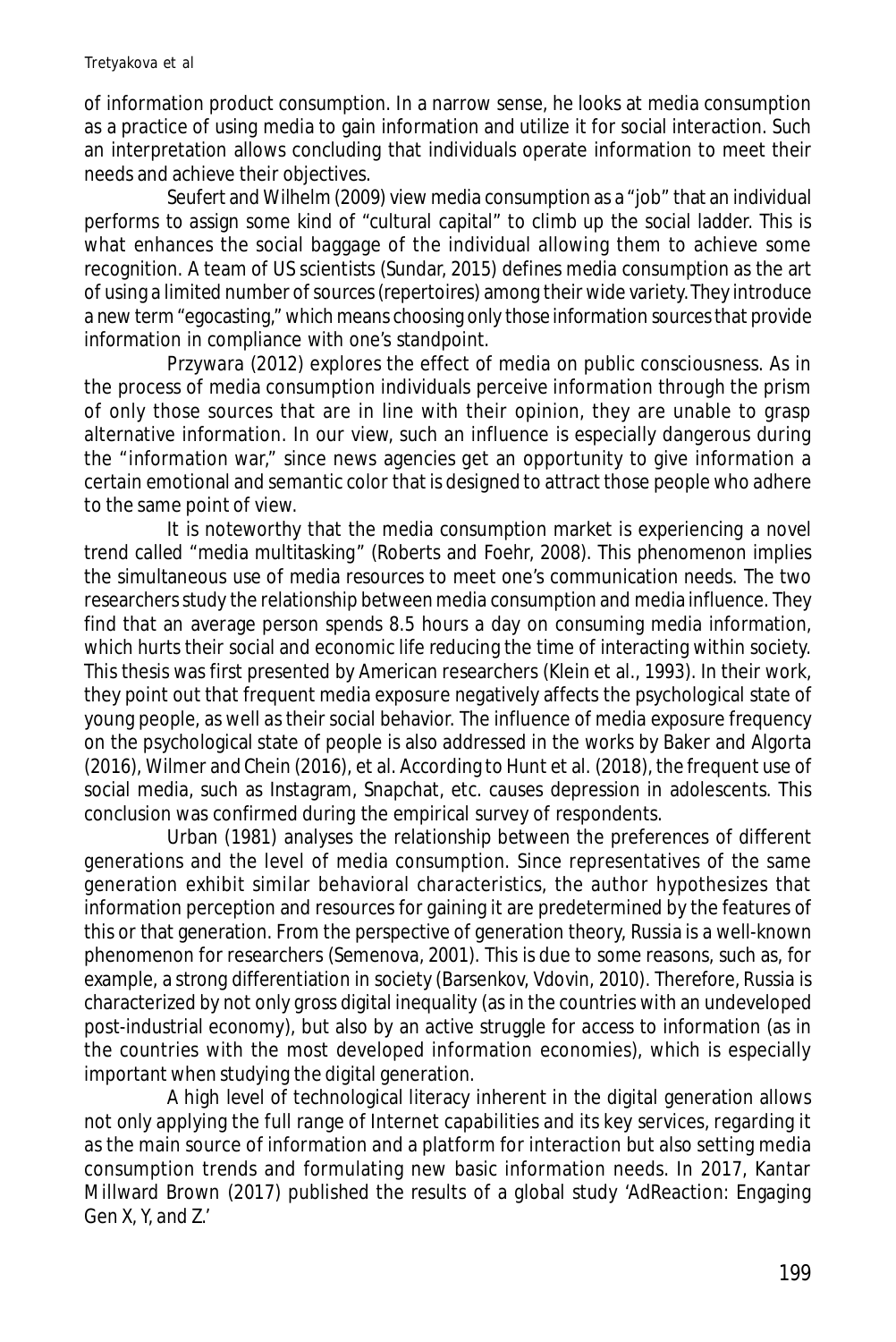The data obtained during the empirical research proved that young people behaved differently if compared to the older generation; however, real differences observed were often contrasting to the stereotypes. For instance, the active TV audience among young people is rather big (63%), and according to this indicator, they are not inferior to the middle age group. At that, the audiences of Z- and Y-generations are likely to be significantly heterogeneous. Such a conclusion is made after comparing the AdReaction research data and the findings of the Mediascope TV viewing evaluation. In Russia, media consumption about generation differences are explored by Amzin et al. (2016), Kolomiets (2010), Nazarov et al. (2014); however, their research approach is not yet widespread.

## **Materials and Methods**

Measuring the audience plays a special role in the industry providing media business with the necessary data (Napoli, 2003; Webster, 2006). Digitalization of media required the methods of media measurement to be revised, as well as to resolve a range of practical issues associated with the process of data collection, data sampling and searching for representative approaches to assessing current trends. Traditional techniques of measuring the audience of mass media are based on a classical sociological methodology of empirical research. These are extensive surveys which involve large samples. The most criticized feature of such studies is their selective nature. As Napoli (2003) finds, the measured audience is only a form of an "audience product" that is produced by mass media in concert with the measuring company. The measured audience can be viewed only as a certain estimate of the real audience's volume. The current problem is not only due to the measurement procedure based on a sampling, the plausibility of which can vary. The question is that in the process of assessing/analyzing the audience, an advertiser deals with three different types of it: predicted, measured and real. One can only assume the differences between them; however, it is rather difficult to evaluate the degree and depth of these differences (Vartanova, 2011).

In the context of the digital environment, one of the prospects for media measurements is to take advantage of the opportunity to use digital statistics in industrial measurement systems. In contrast to sample surveys, the new tools, such as web analytics and PRD, allow collecting complete and detailed data. Kolomiets (2014) believes that it is necessary to move from measuring the audience to measuring the content regardless of its distribution environment.

To detect the main trends in media consumption in Russia, we analyzed the volumes and special characteristics of information consumption through the main media sources (the Internet, television, radio and print media). To do this, we developed a system of indicators that are divided into three types presented in Figure 1.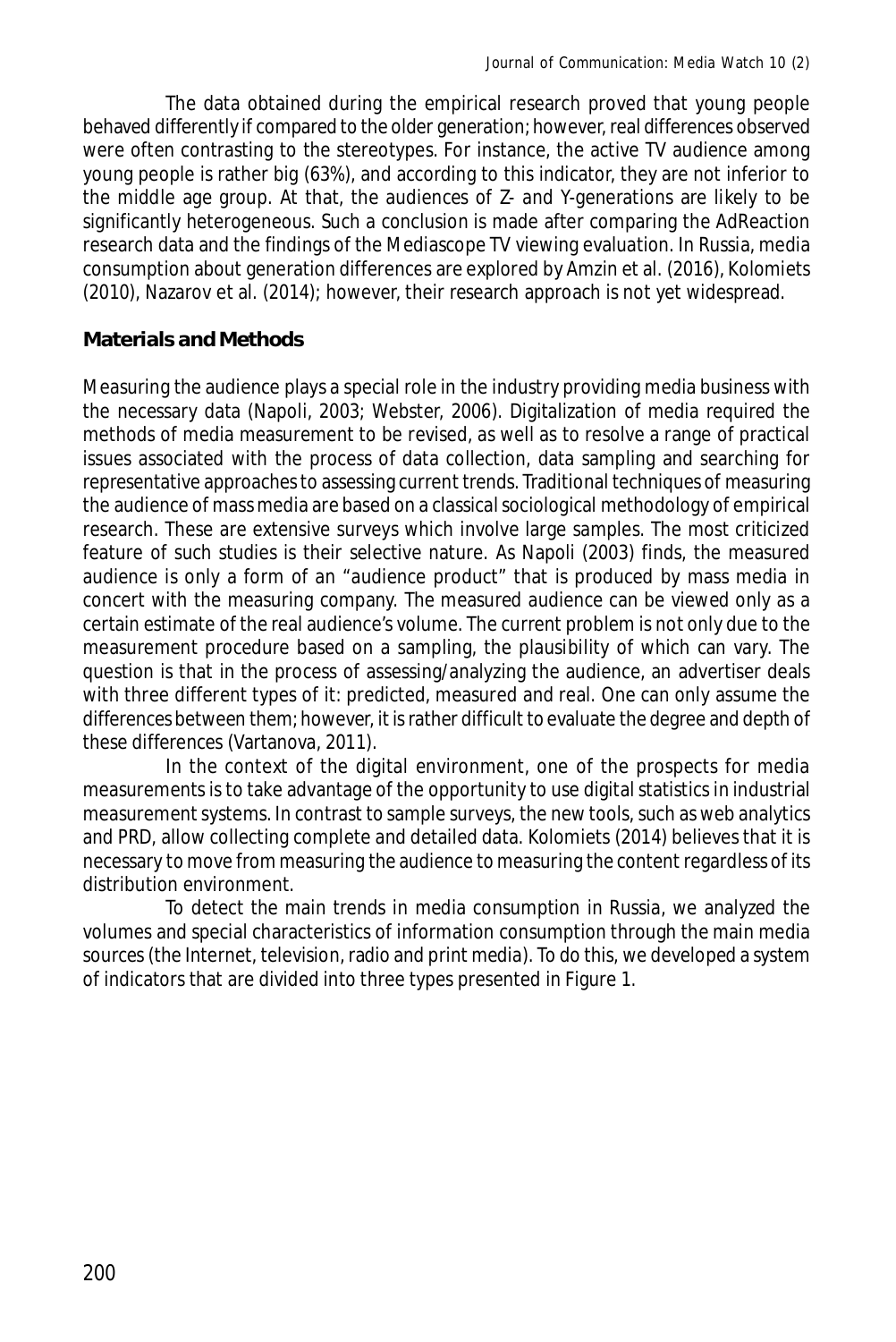



The information-empirical base of the study includes the data of the Mediascope analytical agency, the statistical data of Federal State Statistics Service (Rosstat) and the results of research studies performed by consulting companies.

Within the framework of the present study, the methods of dynamics and structure analysis (Polyakova and Shabrova, 2015) were applied. To establish the differences in structures, the integral coefficients of structural proposed by Salai, Gatev, and Ryabtsev are applied. In the current paper, we use the Ryabtsev index, since it is the most preferable in terms of economic interpretation. It does not inflate structural changes and does not depend on the number of gradations. The index is calculated by the formula:

$$
I_{p} = \sqrt{\frac{\sum (d_{2}i - d_{1}i)^{2}}{\sum (d_{2}i + d_{1}i)^{2}}}
$$
\n(1)

To interpret the results, the scale for assessing the significance of differences in structures proposed by V.M. Ryabtsev is used (Table 1).

| Interpretation                         |
|----------------------------------------|
| Structure identity                     |
| Very low level of difference           |
| Low level of difference                |
| Moderate level of difference           |
| A significant level of difference      |
| A very significant level of difference |
| Opposite structures                    |
| Absolutely opposite structures         |
|                                        |

Table 1. Interpretation of the values of the Ryabtsev index

To determine the indicators characterizing the measure of central distribution, it is necessary to use formulas for calculating the modal and median values in the interval:

$$
M_0 = x_0 + n \frac{f_m - f_{m-1}}{(f_m - f_{m-1}) + (f_m - f_{m+1})}
$$
 (2)

 $\overline{)}$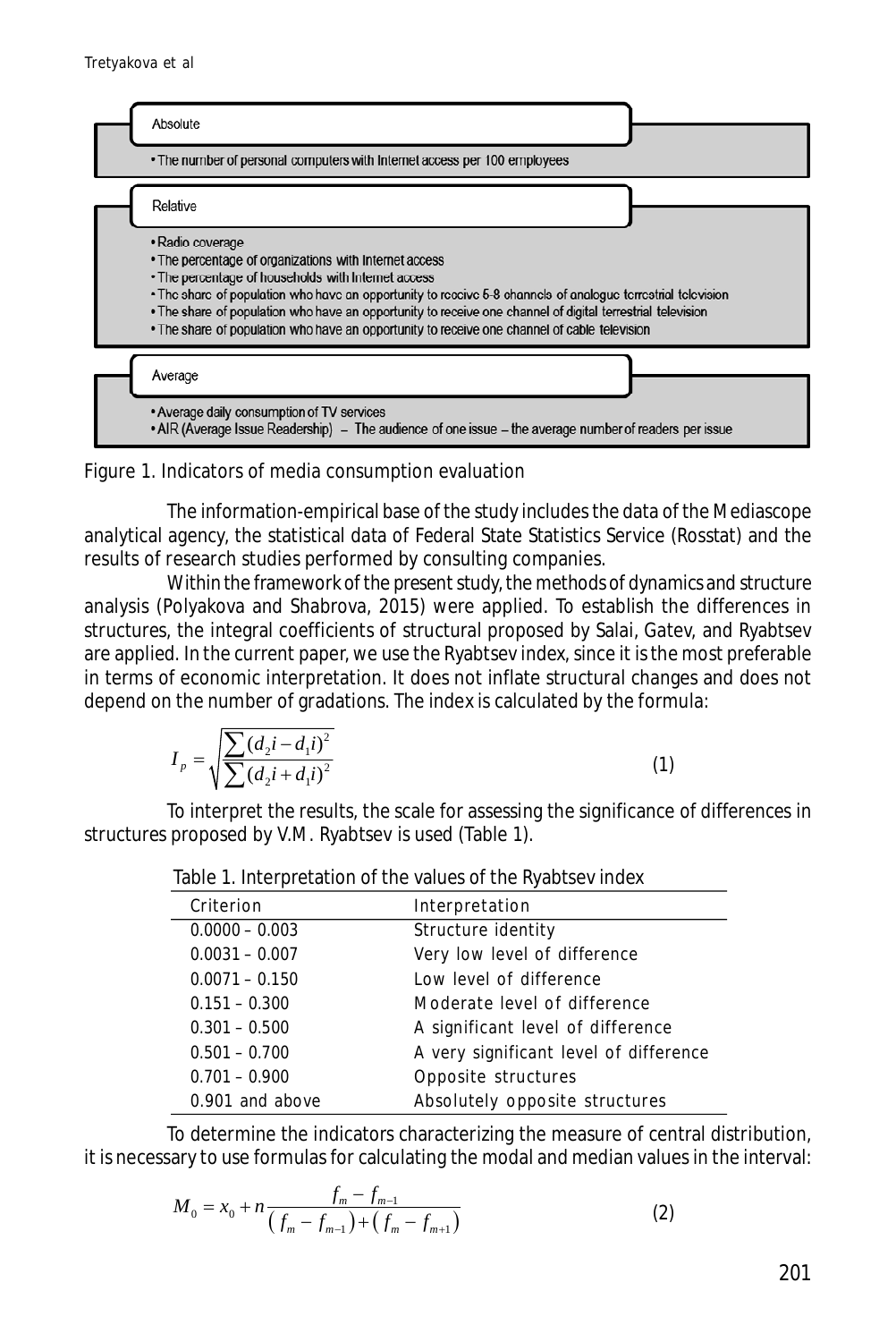$$
M_e = x_0 + h \frac{\frac{\sum f_i}{2} - S_{m-1}}{f_m}
$$
 (3)

To determine the strength of the relationship, we apply paired Pearson correlation coefficient (4):

$$
r_1 = \frac{xy - x^* y}{\sigma_x * \sigma_y} \tag{4}
$$

#### **Results**

The evaluation of media consumption was carried out by the developed system of indicators. Table 2 presents the radio coverage of the Russian population by federal districts (FD).

| Region                  | 2013 | 2014   | 2015 | 2016 | 2017 |
|-------------------------|------|--------|------|------|------|
| The Russian Federation, | 92.2 | 87.9   | 85.8 | 82.6 | 82.5 |
| including:              |      |        |      |      |      |
| Central FD              | 95.2 | 92, .4 | 90.5 | 89.5 | 88.6 |
| Northwest FD            | 95.9 | 95.0   | 93.4 | 91.9 | 90.7 |
| Southern FD             | 83.2 | 86.9   | 79.0 | 67.7 | 65.9 |
| North Caucasus FD       | 88.9 | 84.9   | 79.8 | 80.2 | 80.1 |
| Ural FD                 | 90.2 | 84.4   | 86.9 | 83.9 | 81.8 |
| Siberian FD             | 93.2 | 86.4   | 84.0 | 81.5 | 82.2 |
| Far Eastern FD          | 94.9 | 81.1   | 77.9 | 73.9 | 75.6 |

Table 2. Radio coverage of the Russian population in 2013-2017, %

Source: the data of Rosstat

The data presented above show that radio coverage of the Russian population is gradually decreasing. The most significant decline in 2017 compared to 2013 was characteristic of the Southern Federal District (–21%) and the Far Eastern Federal District (–20%). According to the data of Mediascope, 72% of the broadcasting time was dedicated to music and musical programs, 6% – social programs, 5% – news, 4% – infotainment, 3% – art programs, 11% – other. Thus, we can assert that musical and infotainment programs are the most popular among radio listeners, which can be due to the age composition of the radio audience. The biggest group of radio listeners is people aged 30-39 with higher education.

Table 3 presents the changes in the number of personal computers with internet access by federal districts (FD).

| Region                           | 2013 | 2014 | 2015 | 2016 | 2017 |
|----------------------------------|------|------|------|------|------|
| Central FD                       | 31   | 36   | 38   | 39   | 40   |
| Northwest FD                     | 28   | 32   | 32   | 34   | 36   |
| Southern FD                      | 26   | 25   | 27   | 28   | 30   |
| North Caucasus FD                | 21   | 23   | 25   | 26   | 28   |
| Volga FD                         | 23   | 26   | 26   | 29   | 30   |
| Ural FD                          | 22   | 25   | 26   | 28   | 29   |
| Siberian FD                      | 25   | 28   | 30   | 31   | 32   |
| Far Eastern FD                   | 24   | 27   | 30   | 31   | 32   |
| Crimean FD                       |      | 15   | 23   |      |      |
| Country the details of Departure |      |      |      |      |      |

Source: the data of Rosstat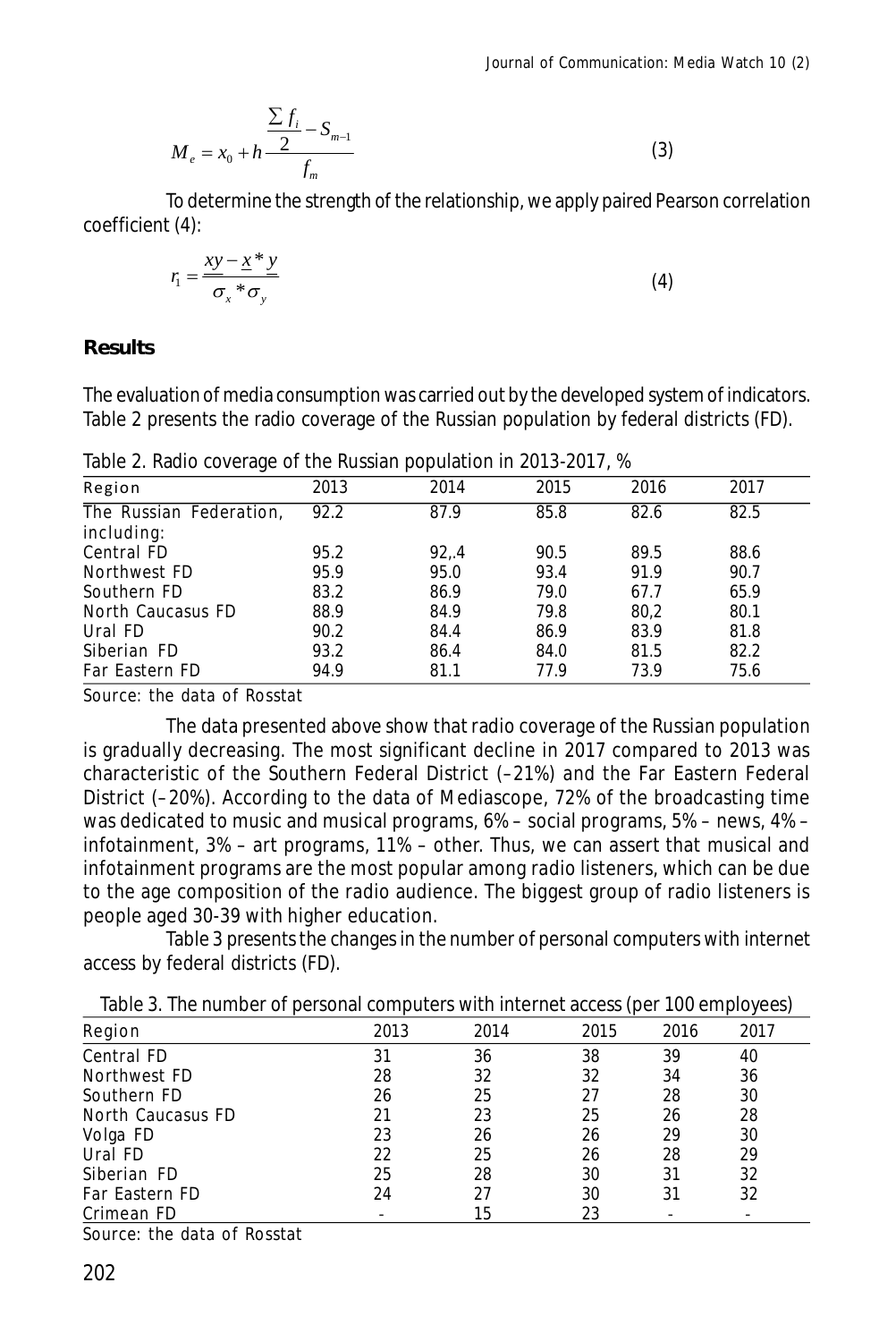Table 3 demonstrates that the largest number of personal computers is concentrated in the Central Federal District, and the smallest number – in the North Caucasus Federal District, which is attributed to a traditional form of households.

The share of organizations using the Internet in their work is gradually increasing. This trend is typical of the Central Federal District (an increase from 87.9% in 2013 to 92.4% in 2017), the Northwest Federal District (93.3%) and the Far Eastern Federal District (93.3%). At the same time, internet usage decreased in organizations located in the Siberian Federal District (from 85% in 2013 to 84.2 in 2017), the Ural Federal District (88.6%), the Volga Federal District (88.7%) and the North Caucasus Federal District (85.9%).





In 2010-2017, the share of households with internet access (Fig. 2) increased by 35 percentage points. On average, the share of the population using the Internet accounted for 76.4%. According to the Russian News Agency TASS, 76% of internet users visit social networks, 51% download movies and music, 44% search for information about products and services and only 16% use the Internet to read news and online magazines.

Figure 3 illustrates the age structure of internet users in Russia. The largest share of internet users (97%) was observed in the youngest group aged 15-24; the smallest share (38%) – among the elderly people aged 65-72.



Figure 3. Age structure of internet users in Russia in 2016 (%) Source: the data of Rosstat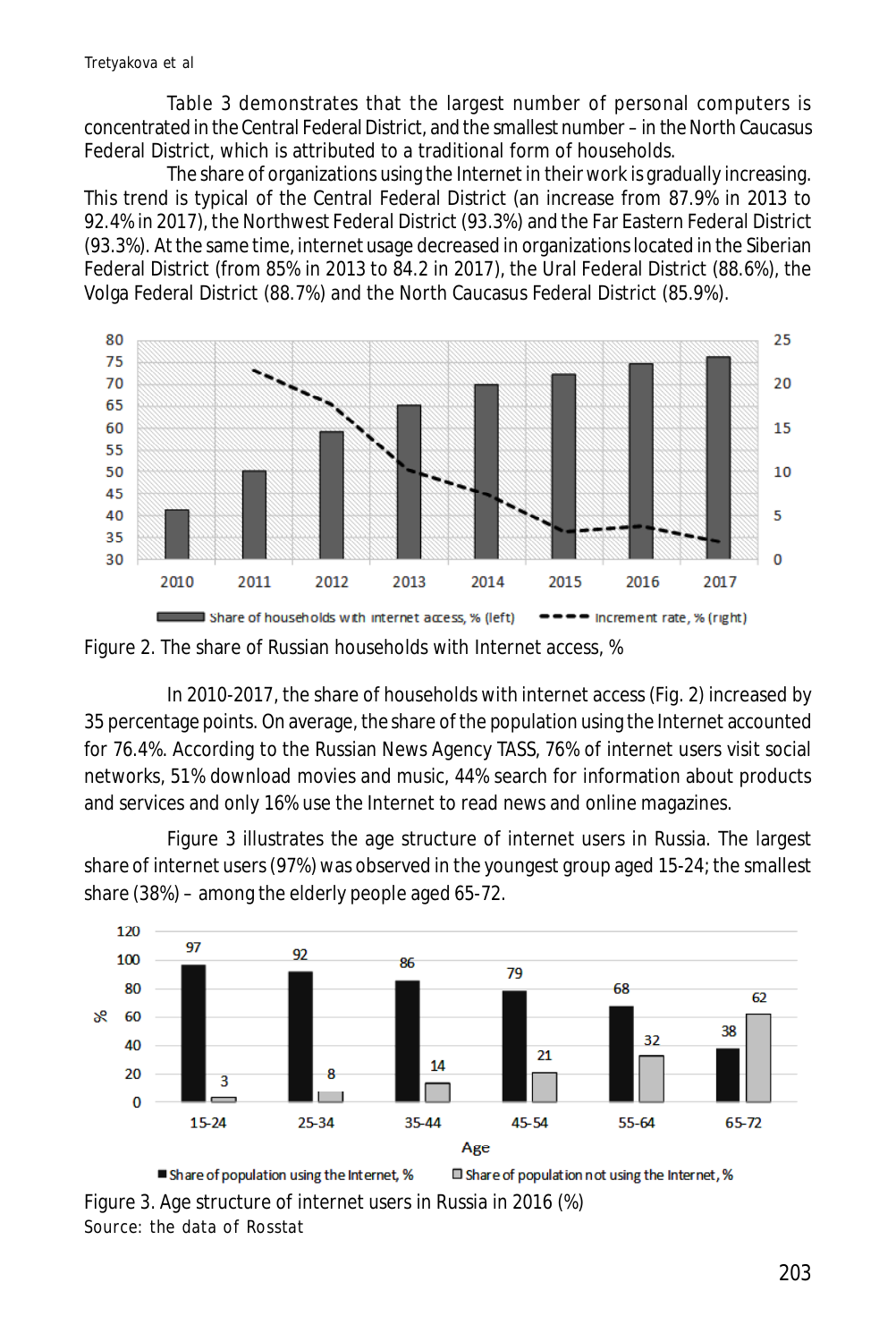The statistics on Internet penetration demonstrate that today the Web is used by not only the population who are the most adaptive to innovations, but also by those displaying conservative behavior and wary of all new and unusual. The same applies to people aged 60 and above. Such age groups need Internet usage to be considered common practice and be as simple as possible to start using it.

Table 4 presents the data for calculating the modal and median values of the number of Internet users in Russia. As seen from the Table, the modal interval matches the age group of 25-34; the median interval corresponds to the group of 35-44 years. Our calculations indicate that the most common age of internet users is 31 years. At that, based on the median value we can see that half of the population using the Internet is under 39 years.

| Age group | The share of the population<br>using the Internet, % | Population, thousands of<br>people | The share of the population in physical<br>terms, thousands of people |
|-----------|------------------------------------------------------|------------------------------------|-----------------------------------------------------------------------|
| $15 - 24$ | 97                                                   | 15176                              | 14721                                                                 |
| $25 - 34$ | 92                                                   | 24631                              | 22661                                                                 |
| $35 - 44$ | 86                                                   | 21318                              | 18333                                                                 |
| 45-54     | 79                                                   | 19549                              | 15444                                                                 |
| 55-64     | 68                                                   | 20538                              | 13966                                                                 |
| $65 - 72$ | 38                                                   | 20349                              | 7733                                                                  |
| Total     | $\overline{\phantom{a}}$                             | 121561                             | 92857                                                                 |

Table 4. The number of internet users in the Russian Federation in 2016

Source: the data of Rosstat

It is of particular interest to explore the influence of various factors on the share of internet users. We believe that there is a significant correlation with the volume of online advertising (Fig. 4). The graph shows that the dynamics of the development of the two phenomena have a similar upward trend. During the entire period under review, the percentage of the population using the Internet was gradually rising. The absolute increase in the period from 2003 to 2017 amounted to 66.5%. In physical terms, the absolute increase of the Internet audience was equal to 97.8 million people; the largest absolute increase happened in 2011 and equaled 12 million people; the smallest one was in 2017 and amounted to 3.8 million people with an average absolute increase of 7 million people a year.

Based on Rosstat data, we calculated that the absolute increase in the share of internet users with a fixed Internet connection in the period of 2011-2016 was 6.5% and the average absolute increase was equal to 1.3% a year. As for the number of users with a mobile internet connection, the situation is following. The absolute increase in the share of subscribers for the period under study was 24.6%; the average absolute increase – 4.9% a year. The dynamics of both indicators looks similar, but the proportions in the total population with fixed and mobile access are very different. In 2016, the proportion of the latter was almost four times the proportion of the fixed connection. It is worth noting that some users have both types of connection, which impedes data comparison.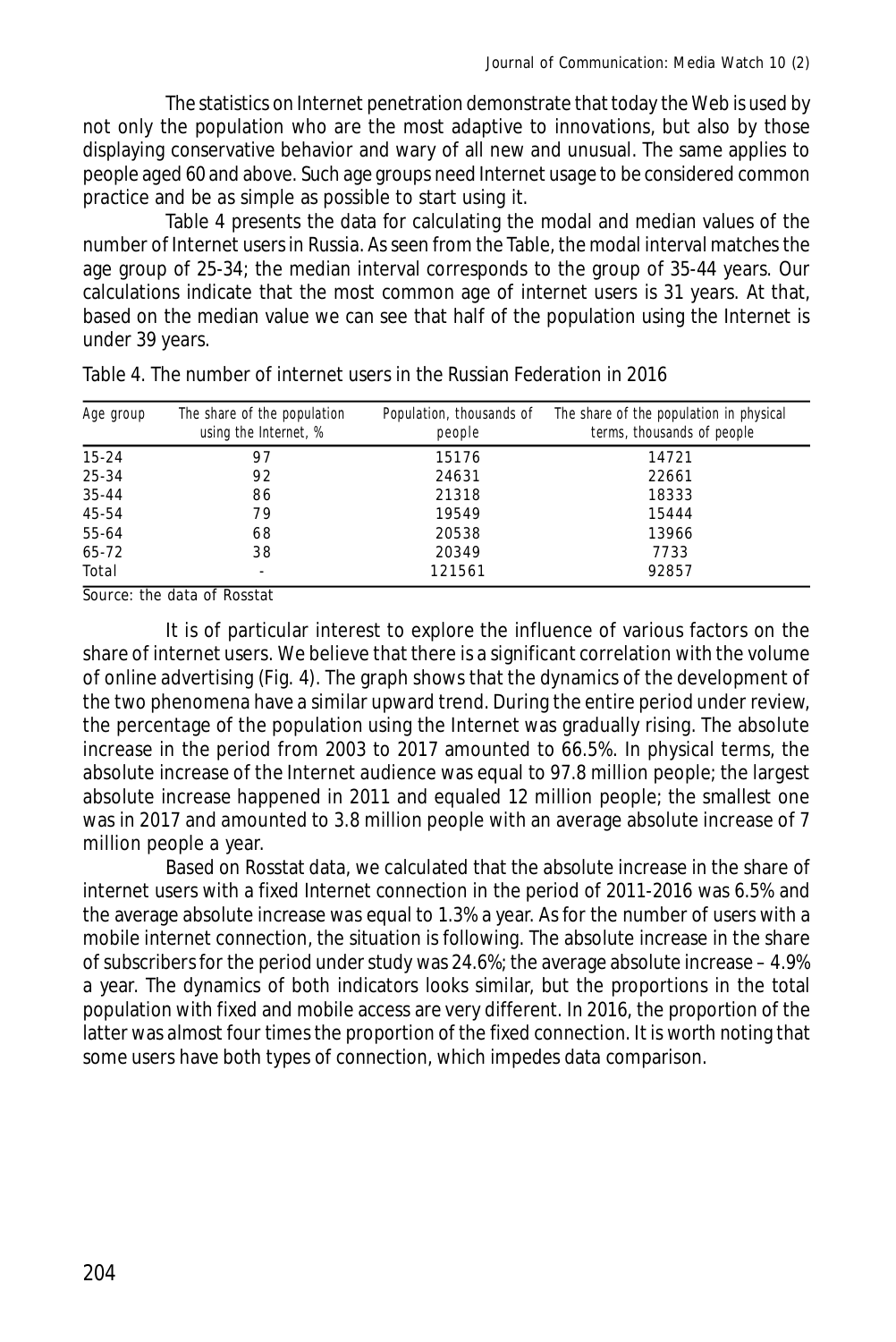

Figure 4. Dynamics of the Internet audience and online advertising in 2003-2017 *Source:* the data of Rosstat.

To determine the strength of the relationship between the indicators, we calculate linear correlation coefficients to identify whether the proportion of regular internet users (x1) and frequent internet users (x2) affects the volume of online advertising (y). The source data are processed in a statistics package; the calculated values are presented in Table 5.

| Table 5. Regression statistics |
|--------------------------------|
|--------------------------------|

| Regression statistics                         |          |
|-----------------------------------------------|----------|
| Multiple R                                    | 0,9352   |
| R square                                      | 0,8745   |
| Adjusted R square                             | 0,8536   |
| Standard error                                | 24,8560  |
| Observations                                  | 15       |
| Coefficients                                  |          |
| Y-crossing                                    | $-99.13$ |
| Proportion of regular internet users (x1), %  | 6,33     |
| Proportion of frequent internet users (x2), % | $-4.24$  |

Below we calculate the paired linear correlation coefficient to assess the strength of the relationship between the resulting attribute and the proportion of regular internet users.

 $r_1 = 0.921$ 

We also present the calculations using a similar formula for assessing the strength of the relationship between the resulting attribute and the proportion of frequent internet users.

$$
r_{2}=0.895
$$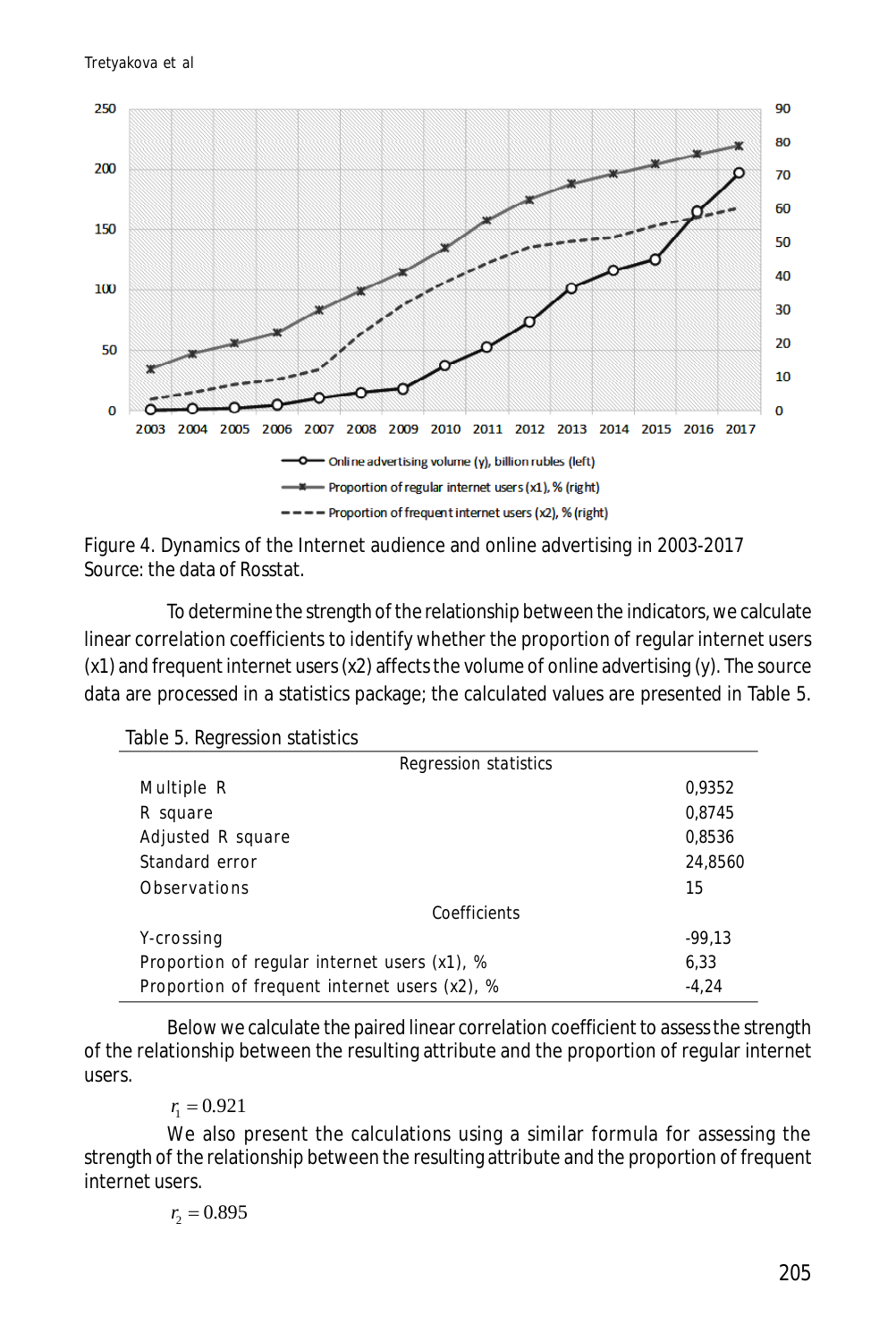Next, we test the hypothesis about the significance of the correlation coefficient at the confidence level  $\alpha$ = 0.05. If  $|t| \ge t_{_{\sf crit}}$ ,hypothesis  ${\sf H_o}$ is rejected. Calculations of  $t_{_{\sf crit}}$  are performed using Student's t-distribution. The mathematical formula for checking the hypotheses is the following:

 $H_0$ :  $r_{12}$  = 0 – no correlation;

 $H_1: r_{1,2} \neq 0$  – significant correlation.

Calculating to:

$$
t_1 = \frac{r_1 * \sqrt{n - 2}}{\sqrt{1 - r_1^2}} = \frac{0.921 * \sqrt{15 - 2}}{\sqrt{1 - 0.921^2}} = 8.507;
$$
  

$$
t_2 = \frac{r_2 * \sqrt{n - 2}}{\sqrt{1 - r_2^2}} = \frac{0.895 * \sqrt{15 - 2}}{\sqrt{1 - 0.895^2}} = 7.222.
$$

$$
t_{\text{crit}(0,05,13)} = 2,164 < t_1, t_2
$$

Since in both cases  $\sf{t}_{\sf crit}$  <  $\sf{t}$ , then hypothesis  $\sf{H}_{\sf_1}$  is accepted, which assumes that there is a correlation between the factor and resulting attributes. The hypothesis that the volume of online advertising depends on the proportion of the population using the Internet has been confirmed.

In the first case, the linear correlation coefficient is equal to 0.921, which indicates a very strong relationship between the attributes (0.9 <r<sub>1</sub> <1). In the second case, the correlation coefficient is 0.895, which also indicates a strong relationship between the attributes (0.7 < $r_{2}$ <0.9).



Figure 5. Dynamics of the volume of particular segments in the Russian advertising market in 2003–2017, billion rubles

Source: the data of Rosstat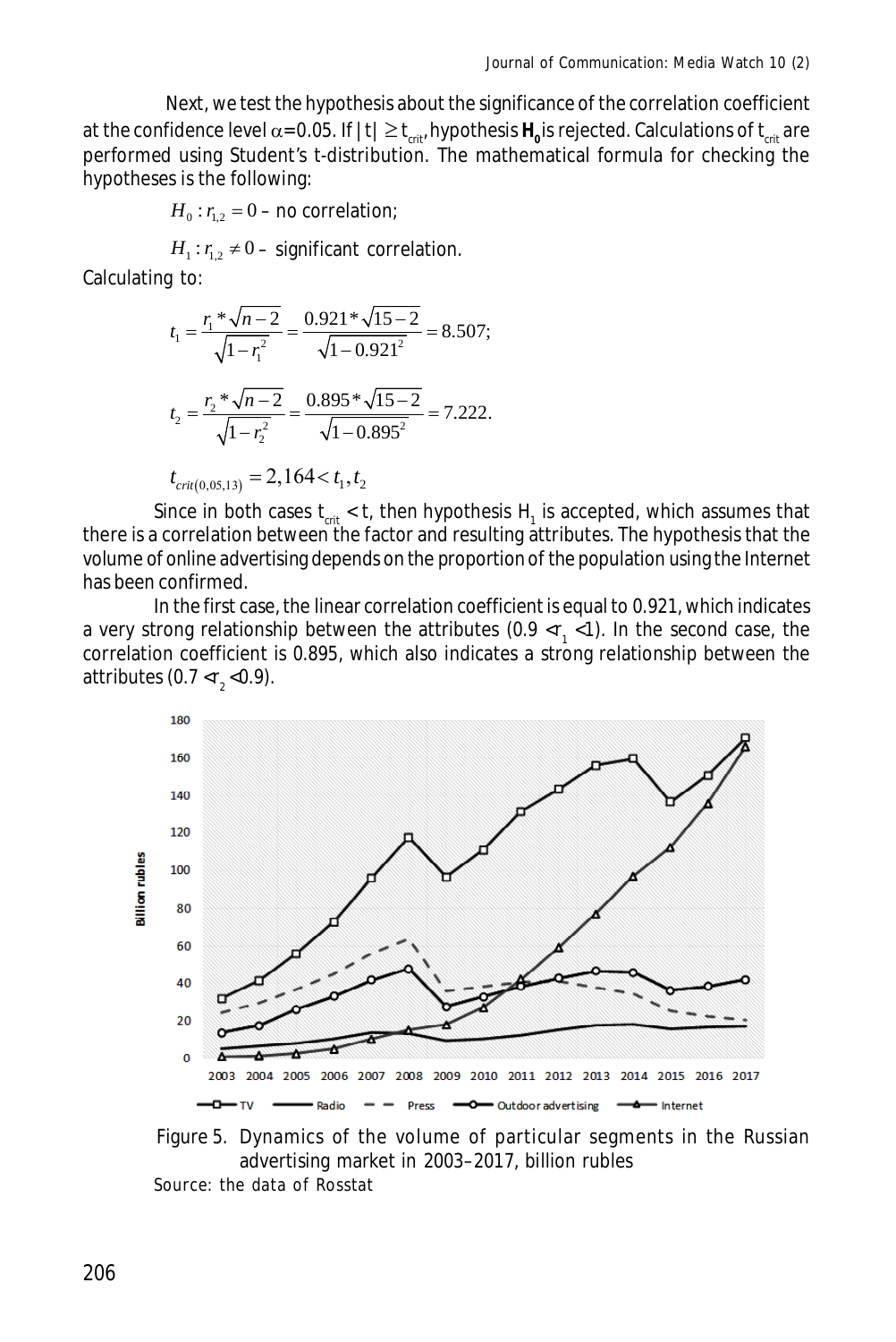Currently, there are two leading segments in the Russian advertising market, i.e., TV and the Internet (Figure 5). The absolute increase in the first segment for 14 years accounted to 139.1 billion rubles (from 31.8 to 170.9 billion rubles); the average annual increase in the indicator is 12.0%. The absolute increase in the second segment for 14 years amounted to 196.0 billion rubles (from 0.6 to 196.6 billion rubles); the average annual increase in the indicator is 47.1%. Press and radio are the "second-tier" segments. The former demonstrates the worst dynamics since only this segment exhibits a fall in the volume of advertising (a decrease of 14.6% as compared to the level in 2003).

The overall improvement in the volume of advertising is accompanied by the growing use of ad blockers: 37% of internet users in Russia block online ads (Deloitte, 2018). Therefore, the business faces a question about how to return the target audience and motivate them to stop using ad blockers. Users demonstrate disloyalty to all digital advertising formats. The more acceptable formats are commercials in the news feed in social networks, static banners on websites and contextual advertising. Users display a relatively neutral attitude to native advertising, silent video banners, advertising in the text of the article and pre-rolls. According to surveys conducted by Deloitte, TV advertising is most effective for such categories as food products, drugs, household appliances; the Internet is especially effective for the categories of clothing, electronics and cosmetics/ perfumes.

The Russian audience, if compared to the foreign one, demonstrate a more negative attitude towards traditional advertising. For example, in Russia, 37% of respondents of Generation Z are positive about TV advertising, whereas the average world rate is 48%. The difference in opinions of Generation Y in Russia and abroad is even more dramatic – 34% and 53% respectively. Representatives of Generation X express the largest gap – 26% and 55%, respectively (Kantar Millward Brown, 2017).

To evaluate media consumption through the consumption of TV services, we analyzed the number and the formats of available TV programs (Figure 6). We can see a substantial decline in the proportion of people using analog terrestrial television in favor of the digital TV format. Radio is gradually becoming digital as well. The number of online radio listeners is growing.



Figure 6. Availability of various TV formats in Russia in 2010-2017, % Source: the data of Rosstat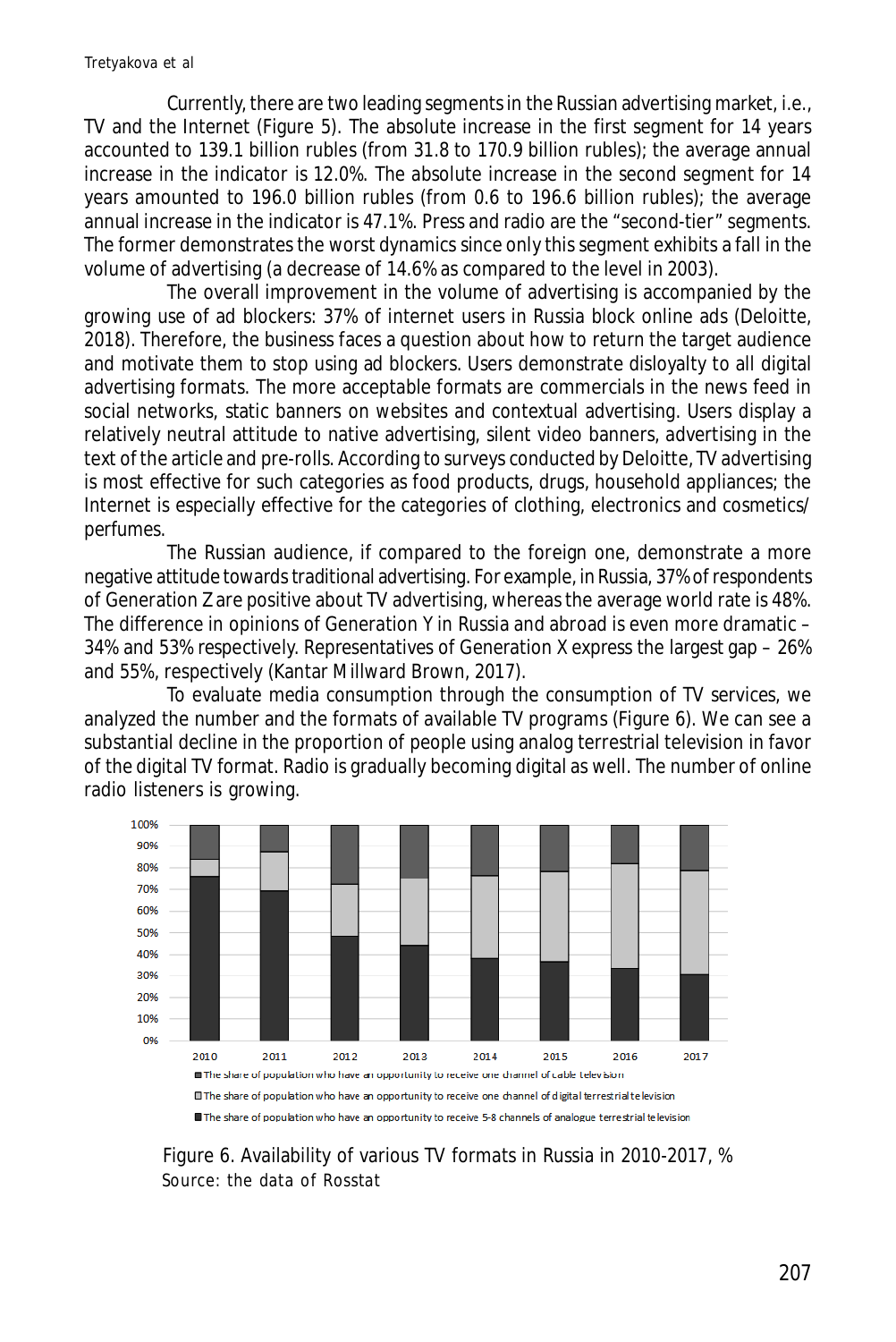The factors affecting the audience can be analyzed by various grounds (Sharikov, 2002). These factors are covered in numerous publications by such Russian sociologists as Kolomiets (2010), Poluekhtova (2009), Kovalev (2007), et al. At the same time, there is a scarce number of research on the external physical factors influencing the TV audience, which, among other things, embrace weather conditions.

Such factors are of profound importance for some countries, including Russia. Buzin, Korole, and Ostertag (2011) empirically revealed that weather conditions exert an influence on media consumption. At the same time, this impact may vary depending on the age group of the media audience. This influence is less significant than such factors as the attractiveness of the content, the number of TV channels received, etc.

The final indicator of the system developed to characterize media consumption is the AIR index, i.e., the average number of readers per issue. According to the data of 2017, among all the registered media, magazines accounted for 37%, newspapers – 28%, bulletins, and others – 5%. Thus, print media amounts to about 70% (Figure 7).



<sup>(</sup>Source: the data of Rosstat)

Many experts note the decline in sales of periodicals (Lincényi and Fabuš, 2017) and their gradual transformation into the digital format. In 2018, the total number of press consumers in Russia amounted to about 51.4 million people (84.4%) (Web-Index, 2018). According to the survey, the main reasons behind choosing print media are the following: lack of information noise; safety and harmlessness to eyesight; the opportunity to fight against Internet addiction; better concentration on information.

# **Discussion**

Nowadays, media consumption is an integral part of the modern lifestyle. Even though the quantity and diversity of media products grow every year, this sphere displays some sustainable trends that need to be studied more thoroughly. This situation is under the influence of a huge number of factors, the most important of which are the high rate of change and the ever-increasing flow of information. The fundamental shifts in the market of media consumption in Russia are:

- A growing volume of information;
- $-$  Instant news feed;
- Diverse topics of incoming and outgoing information;
- Simultaneous execution of several operations;
- A growing number of participants in information processing.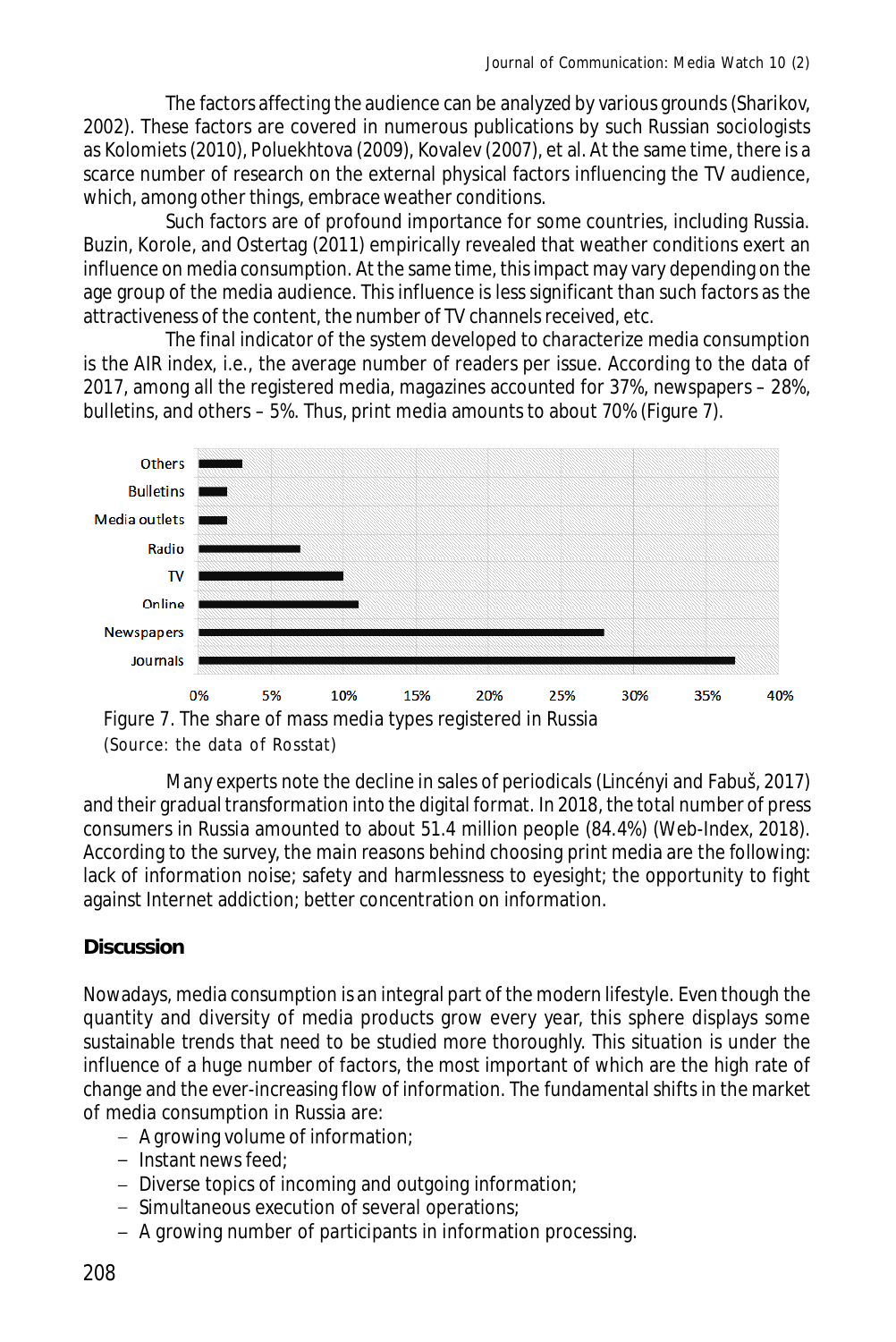The structure of media consumption is undergoing an extensive and rapid change, which requires an adequate reaction from both consumers and business. For example, personal devices have become widespread in the last decade; people receive information not from official sources anymore, but various applications such as Telegram, WhatsApp, Viber, VK, Instagram, etc. These programs allow not only getting information but also sharing it. Communication trends, which stimulate interaction through chats and social networks on mobile devices, are of particular importance since it affects the redistribution of media consumption. Thus, the rate of information exchange increases and media representatives should produce a faster response.

Not only mass media but also retail producers respond to the changes in the distribution of information, the structure of media consumption and communication. Since print ads do not reach consumers anymore, online contextual advertising, targeted advertising in news feeds, etc. are becoming increasingly popular. The market of online advertising is growing faster and faster, and with the increasing number of Internet users, the volume of online ads is enhancing as well, which is also confirmed in the present study. A peculiar feature is that the personalization method is applied by almost all business representatives, regardless of the type of their activity (Limba et al., 2018; Taneja et al., 2012).

## **Conclusion**

The primary purpose of the present study is to discuss the main trends in media consumption and media business strategies in the digital environment. The results show that over the last decade the structure of media consumption has undergone serious changes. To reveal the central trends in media consumption in Russia, we analyzed the peculiarities of consumption of information through various media sources. We also hypothesize that the volume of online advertising is dependent on the percentage of the population using the Internet regularly or frequently. The hypothesis was confirmed using the correlationregression approach. The linear correlation coefficient is 0.921, which means that the relationship between the volume of online advertising and the percentage of internet users is direct and strong. In comparison with the foreign audience, the Russian population demonstrates a more negative attitude towards traditional advertising.

Media consumption was evaluated by the developed system of indicators, such as the percentage of organizations and households using the Internet, radio and television coverage, the number of personal computers with Internet access, etc. We found that the percentage of organizations and households using the Internet was gradually increasing, but unevenly and heterogeneously. On average, the share of the population using the Internet was 76.4%. The largest share of internet users (97%) was observed in the youngest group aged 15-24; the smallest share (38%) – among the elderly people aged 65-72. The statistics on Internet penetration demonstrate that today the Web is utilized by not only the population adoptive to innovations but also by those displaying conservative behavior.

Thus, we observe age (generation) peculiarities of using traditional and new media, the frequency of accessing information resources is changing, the volumes and scale of their use are growing, and media preferences are transforming. The increasing time of using personal devices, such as smartphones, tablets, laptops, etc., exerts a marked effect on trends in media consumption. As a result, the proliferation of mobile devices and the growing internet speed enhance the time spent by users on searching or consuming new information.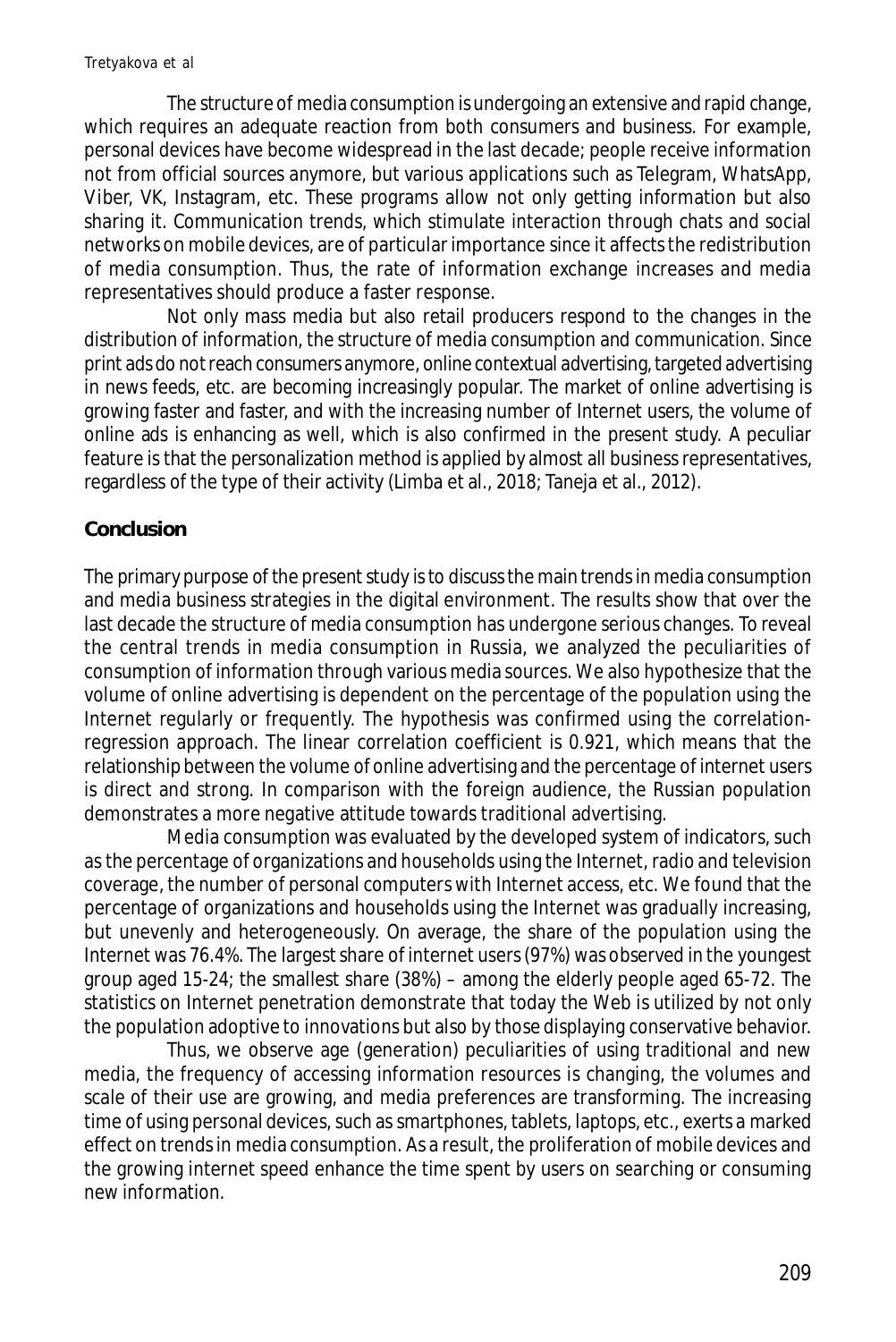#### **References**

- Allabouche, K., Diouri, O., Gaga, A., El Amrani El Idrissi, N. (2016). Mobile phones' social impacts on sustainable human development: case studies, Morocco and Italy. *Entrepreneurship and Sustainability Issues*, 4(1), 64-73. DOI: https://doi.org/10.9770/ jesi.2016.4.1(6).
- Amzin, A., Galustyan, A., Gatov, V., Kastels, M., Kulchitskaya, D., Loceva, N., …Silantieva, O. (2016). *How new media changed journalism*. 2012–2016. Ekaterinburg: Gumanitarny universitet.
- Baker, D. A., Algorta, G. P. (2016). The relationship between online social networking and depression: a systematic review of quantitative studies. *Cyberpsychology, Behavior, and Social Networking*, 19, 638-648. https://doi.org/10.1089/cyber.2016.0206.
- Bakulev, G. P. (2008). *New media: theory and practice*. Moscow: KLM.
- Barsenkov, A. S., Vdovin, A. I. (2010). *History of Russia*. 1917–2009 (3rd ed.). Moscow: Aspect Press.
- Buzin, V. N., Korolev, A. P., Ostertag, V. V. (2011). The influence of weather conditions on media consumption in Russia. *Sociology of Power*, 7, 80-86.
- Deloitte (2017). Media consumption in Russia. The key trends. Retrieved from: http:// ru.investinrussia.com/data/files/media\_consumption\_in\_russia\_2017\_ru.pdf.
- Deloitte (2018). Media consumption in Russia 2018. Retrieved from: https:// www2.deloitte.com/ru/ru/pages/technology-media-and-telecommunications/ articles/media-consumption-in-russia.html.
- Hunt, M. G., Marx, R., Lipson, C., Young, J. (2018). No More FOMO: Limiting Social Media Decreases Loneliness and Depression. Journal of Social and Clinical Psychology, 37(10), 751-768. https://doi.org/10.1521/jscp.2018.37.10.751.
- Kantar Millward Brown. (2017). Retrieved from: https://www.millwardbrowndigital.com/ research-insights/.
- Klein, J. D., Brown, J. D., Dykers, C., Walsh Childers, K., Oliveri, J., Porter, C. (1993). Adolescents' risky behavior and mass media use. *Pediatrics*, 1: 24-31.
- Kolomiets, V. P. (2010). Media environment and media consumption in the modern Russian society. *Sociological Studies*, 1, 58-66.
- Kovalev, P. A. (2007). *The Russian TV audience*. Moscow: National Business Institute.
- Krivosheev, M. I., Fedunin, V. G. (2000). *Interactive television*. Moscow: Radio i sviaz.
- Limba, T., Kiðkis, M., Gulevièiûtë, G., Stasiukynas, A., Plëta, T., Juozapavièiûtë, I. (2018). Model based on qualitative criteria for internet marketing development. *Entrepreneurship and Sustainability Issues*, 5(3): 618-633. DOI: https://doi.org/10.9770/ jesi.2018.5.3(15).
- Lincényi, M., Fabuš, M. (2017). Economic trends of business actors on daily newspaper market: case of the Slovak Republic. *Entrepreneurship and Sustainability Issues*, 5(1), 91-104. DOI: https://doi.org/10.9770/jesi.2017.5.1(7).
- Malyuchenko, G. N. (2008). Social and psychological analysis of the development of production culture and media information consumption. *Izvestiya of Saratov University. New Series. Series: Philosophy. Psychology. Pedagogy*, 8(2), 96-100.
- Müller-Lietzkow, J. (2014). Medienwirtschaft " Medienökonomie und Medienmanagement als Geschwister eines integrativen Feldes. *Enzyklopädie Erziehungswissenschaft Online: Weinheim und Basel*: 1–42.
- Muzykant, V. L. (2014). The social measurement of media space and its content. *RUDN Journal of Sociology*, 1, 114-123.
- Napoli, Ph. M. (2003). Audience Economics: Media Institutions and the Audience Marketplace. New York: Columbia University Press.
- Nazarov, M. (2014). Television and the Internet: a typology of consumption in Russia. *Sociological Studies*, 6, 116-126.
- Poluekhtova, I. A. (2009). *Socio-cultural dynamics of the Russian TV audience*. Moscow: ATsVI.
- Poluekhtova, I. A. (2016). Studying the audience and media consumption in the digital environment: methodological and practical problems. *Mediascope*, 4. Retrieved from: http://www.mediascope.ru/2199.
- Polyakova, V. V., Shabrova, N. V. (2015). *The fundamentals of the theory of statistics*. Ekaterinburg: Ural State University Publ.
- Przywara, P. (2012). News a fakt wokó<sup>3</sup> relacji miêdzy medialnym obrazem œwiata a rzeczywistoœci¹. *Komunikacja Spo³eczna*, 1, 14-23.